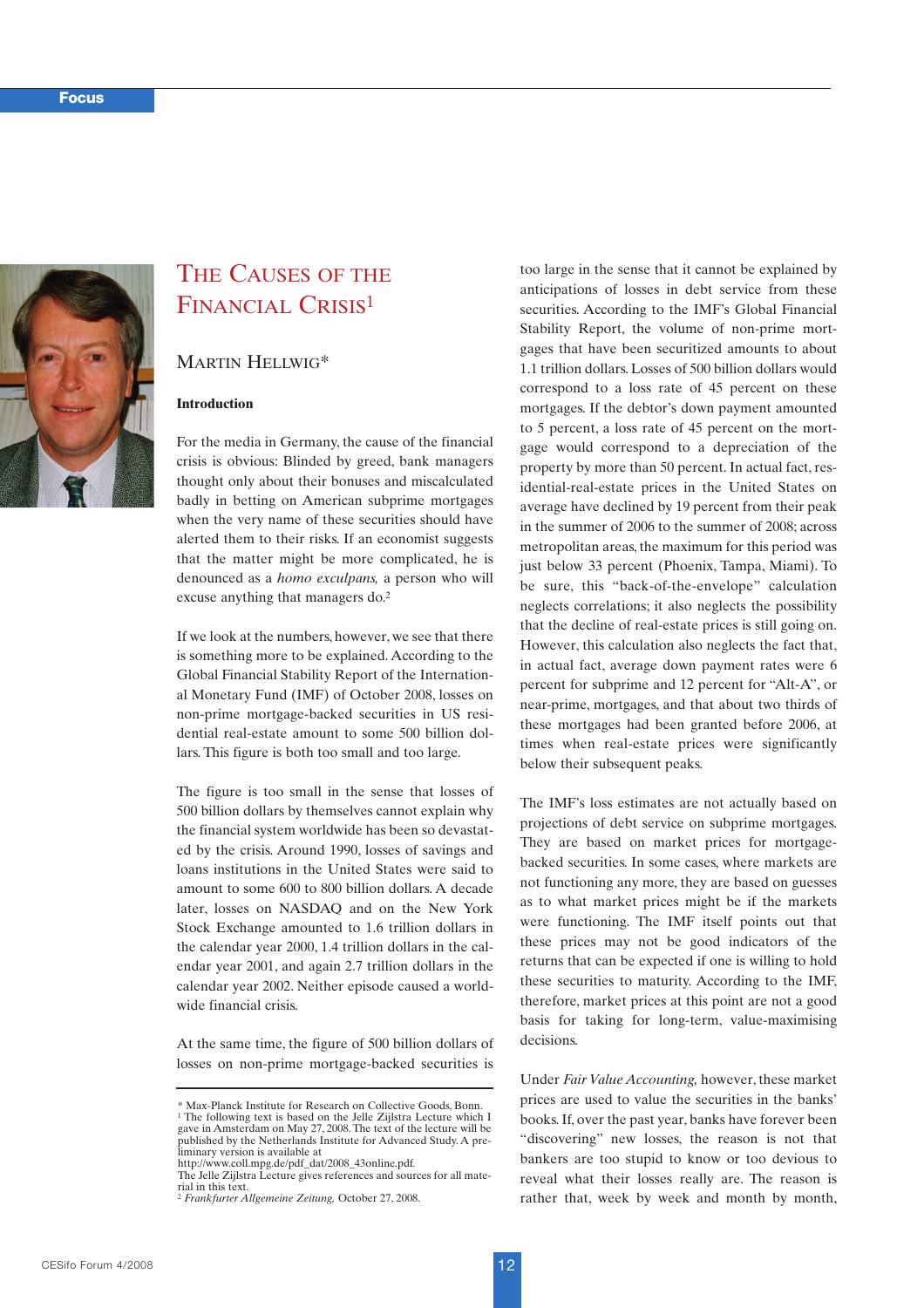market prices have been going down and the banks' losses have become ever larger as market participants have become ever less willing to hold these securities – or less able to hold them.

The financial crisis is not just a matter of excessive lending in subprime mortgages and excessive securitization. To understand the crisis, we need to look at systemic interdependence, i.e. the mechanisms by which the subprime-mortgage crisis spilled over into the rest of the financial system.

### **The securitization of real-estate finance**

Before I turn to the systemic issues, I briefly want to discuss the role of securitization itself. I begin with the proposition that, in principle, the securitization of real-estate loans is a good thing. It would be problematic if the crisis led us to throw the baby out with the bathwater and banned this financial innovation.

Many financial crises in the past have been associated with real-estate finance. The crisis of US savings and loans institutions in the 1980s was initially caused by the fact that, as a result of government regulation, these institutions had provided too much maturity transformation, from short-term deposits to fixed-rate mortgages, and that their assets were insufficiently diversified. Excessive real-estate finance and the subsequent downturns in real-estate markets also were a factor in the banking crises that hit the United States, Sweden, Switzerland, Japan and other countries in the late eighties or early nineties. In these years, Germany did not have a banking crisis, but German banks certainly had their adventures with excessive real-estate lending.

Real estate is problematic because investments are lumpy, economic lifetimes are long, and, in any advanced economy, the total volume outstanding is very large. In most OECD countries, the aggregate value of residential real-estate has the same order of magnitude as the aggregate net value of financial assets; indeed, in many countries, it is higher. The economic lifetime of a house by far exceeds the investment horizon of the ordinary saver. The discrepancy between the economic lifetime of a piece of real-estate and the investment horizon of most savers is a source of risks, refinancing risks if the real-estate investment is financed by short-term borrowing, valuation risks, if the real-estate investment is financed by long-term securities, and the saver wants to liquidate these securities when he needs the money. These risks could be avoided if we chose to live in tents. If we are not willing to live in tents, we must accept the existence of these risks as a fact of life. The only question then is who should bear them.

In the past, these risks used to be borne by financial intermediaries.The US savings and loans institutions financed themselves from savings deposits with maturities of up to seven years and granted fixedinterest mortgages with maturities of up to 40 years. In 1980/81, about two thirds of these institutions were technically insolvent: market rates of interest for all maturities were significantly above 10 percent.To keep their depositors from leaving them and investing in money market funds rather than savings accounts, the savings and loans institutions had to raise their deposit rates so that their own debt service was actually less than the debt service they received from the mortgages that they had issued a long time ago. Equivalently, when discounted at prevailing interest rates, the present values of debt service on long-term mortgages that had been granted in the 1960s were significantly below the nominal values of these mortgages.

Given this experience, the 1980s saw the emergence of adjustable-rate mortgages, under which fluctuations in market rates of interest were passed on to debtors. However, when interest rates were high again, in 1989 and later, lending institutions, in other countries as well as the United States, made the experience that increases in mortgage rates under the given adjustment clauses simply induced debtor default. Moreover, at the high market rates of interest, property values were depressed. In other words, the attempt to have the risk from maturity transformation in real estate be borne by debtors did not turn out to be propitious either.

Securitization of real-estate finance is based on the assessment that neither the financial intermediaries nor the debtors are in a position to carry the risks of maturity transformation in real-estate investment and finance. Securitization provides a basis for passing these risks on to third parties. This makes economic sense if the third parties are better able to bear the risks that are involved. This is true, for example, if the third party is a life insurance company or a pension fund. These institutions usually have liabilities with very long maturities; in principle, therefore, short-term fluctuations in market valuations of assets should matter much less for them than for depository institutions.

It also makes sense for some of the risks of realestate finance in one country to be passed on to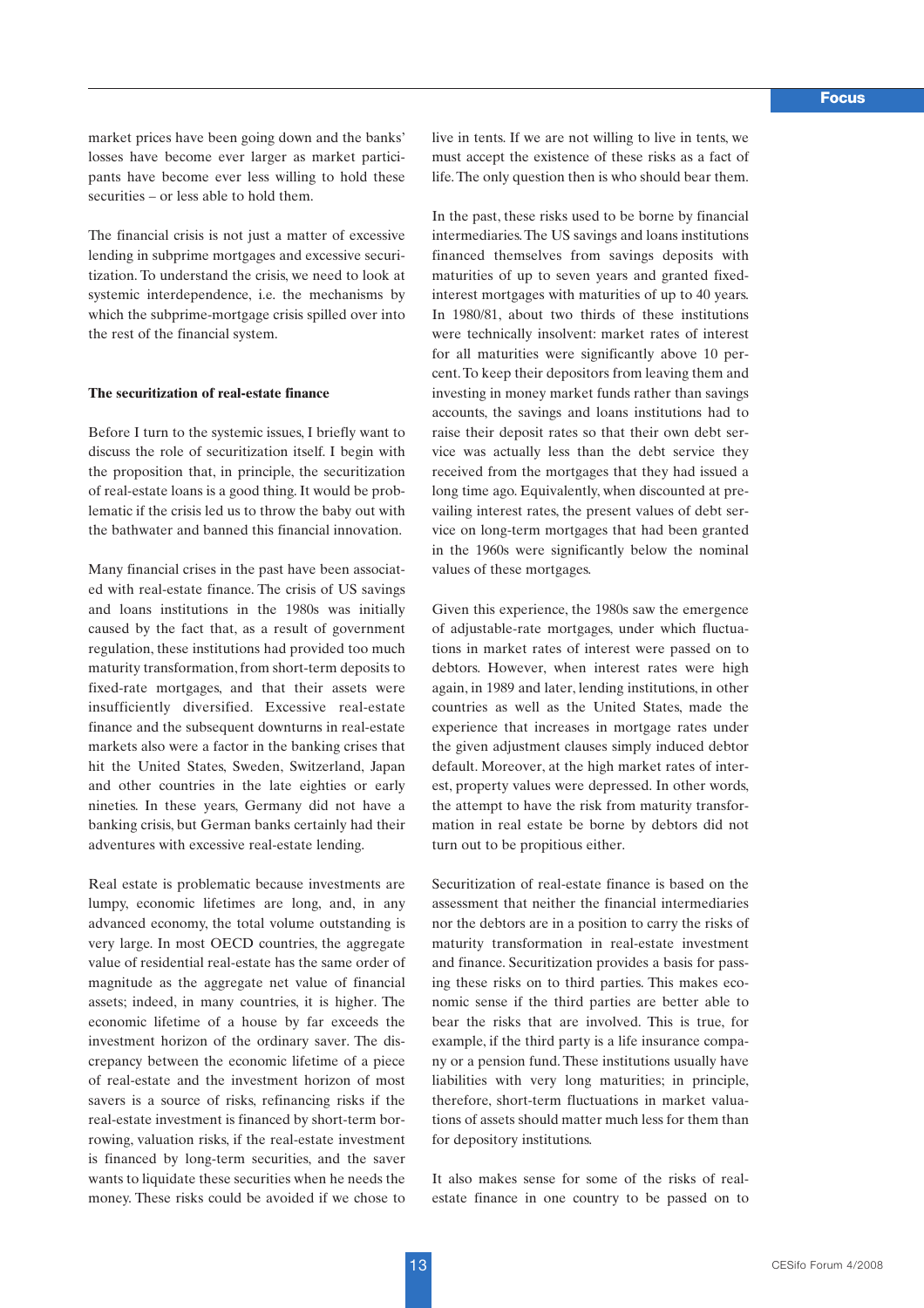financial institutions worldwide. Such sharing of risks by many institutions in many countries improves the overall risk allocation by providing for greater diversification of risks for each institution. Public discussion of the losses of German banks from subprimemortgage-backed securities in the United States often carries an undertone that a decent bank should invest its funds at home rather than abroad. To some extent, this involves the populist notion that "our" banks should lend to "our" firms; to some extent, it involves the notion that, if it invests closer to home, the bank has better information about the risks that it is incurring. The populist rhetoric about "our" banks raises questions about the semantics of the word "our" in a society in which ownership is private, and both the ownership and the control of firms are protected by the rule of law. Whether the creditworthiness of loan clients is more easily assessed closer to home is a matter of dispute; such notions may well be the result of overconfidence bred by familiarity. However, any regulation requiring "our" banks to lend to "our" firms would leave the banks seriously underdiversified. Indeed, non-diversified domestic lending, in particular real-estate lending, played a major role in the banking crises of the late 1980s and early 1990s. The most blatant example was that of savings and loans institutions in Texas where state regulation had required that these institutions limit their real-estate lending to properties in Texas. When the oil price decline of 1985 caused a downturn in the Texan economy, the prices of Texan real estate dropped dramatically, and mortgage borrowers decided that it was better to default on their loans. These events caused a crisis of savings and loans institutions in Texas – about two years *before* the general crisis of savings and loans institutions in the United States began to erupt again.

The operations of *packaging and tranching* that are associated with securitization also make good economic sense. By putting many different mortgages into one package that serves as collateral for a mortgage-backed security, one makes the mortgagebacked security somewhat independent of the risks that are specific to any one mortgage and any one property. The standardization of securities that is thereby achieved provides for their marketability. With packages rather than single mortgages serving as collateral, buyers of mortgage-backed securities have fewer reasons to be afraid of information asymmetries concerning the quality of the underlying collateral.

*Tranching*, i.e. the issuance of different kinds of debt securities with different priority rankings and equity as the first loss absorber, can in principle reduce adverse incentive effects from securitization. The probability distribution of losses from a portfolio of stochastically independent loans tends to be highly skewed; losses above ten percent are exceedingly unlikely. Debt titles with claims of up to ninety percent of the returns on the portfolio may then be deemed as very safe. Credit risks on the underlying real-estate loans affect mainly the equity tranche. If the equity tranche goes back to the bank that initiated the mortgages, this bank has an incentive to use proper care in its creditworthiness assessments. If instead the equity tranche is retained by the securitizing bank, this institution will impose minimum standards on the mortgages it acquires from the initiating banks.3

When mortgage securitization was developed in the United States, the initiating banks were not made liable for the credit risks of the mortgages they issued. This omission initially did not make much of a difference. The securitization was carried out by *Fannie Mae* and *Freddie Mac,* the Federal National Mortgage Association and the Federal Home Loan Mortgage Corporation.These *government sponsored enterprises* guaranteed the debt service on the securities that they issued. At the same time, they imposed minimum standards for creditworthiness of the borrowers whose mortgage were to be taken into a mortgage portfolio for securitization; the term *prime mortgage* designates mortgages for which these minimum standards are fulfilled. For prime mortgages and prime-mortgage-backed securities, expected losses and market write-downs are still quite small: as of October 2008, the IMF assessed the loss rate on these securities at 2 percent.

Because Fannie Mae and Freddie Mac had originally been government institutions and because they still had a privileged position with the US Treasury, many investors believed that they were backed by the government even though, in fact, they had been privatized long ago, and there was no explicit government guarantee. Given this belief, the debt service guarantees that they provided made mortgagebacked securities appear to be very safe.

Following the burst of the stock market bubble in 2000 and the subsequent loss of underwriting activities in stocks, private investment banks discovered that debt securitization held great promises as a new line of business and aggressively moved forward into

<sup>3</sup> An example for this sort of arrangement is provided by the German *Pfandbrief*, a security that is backed by a portfolio of mortgages, where the issuing bank retains full liability for the promised debt service.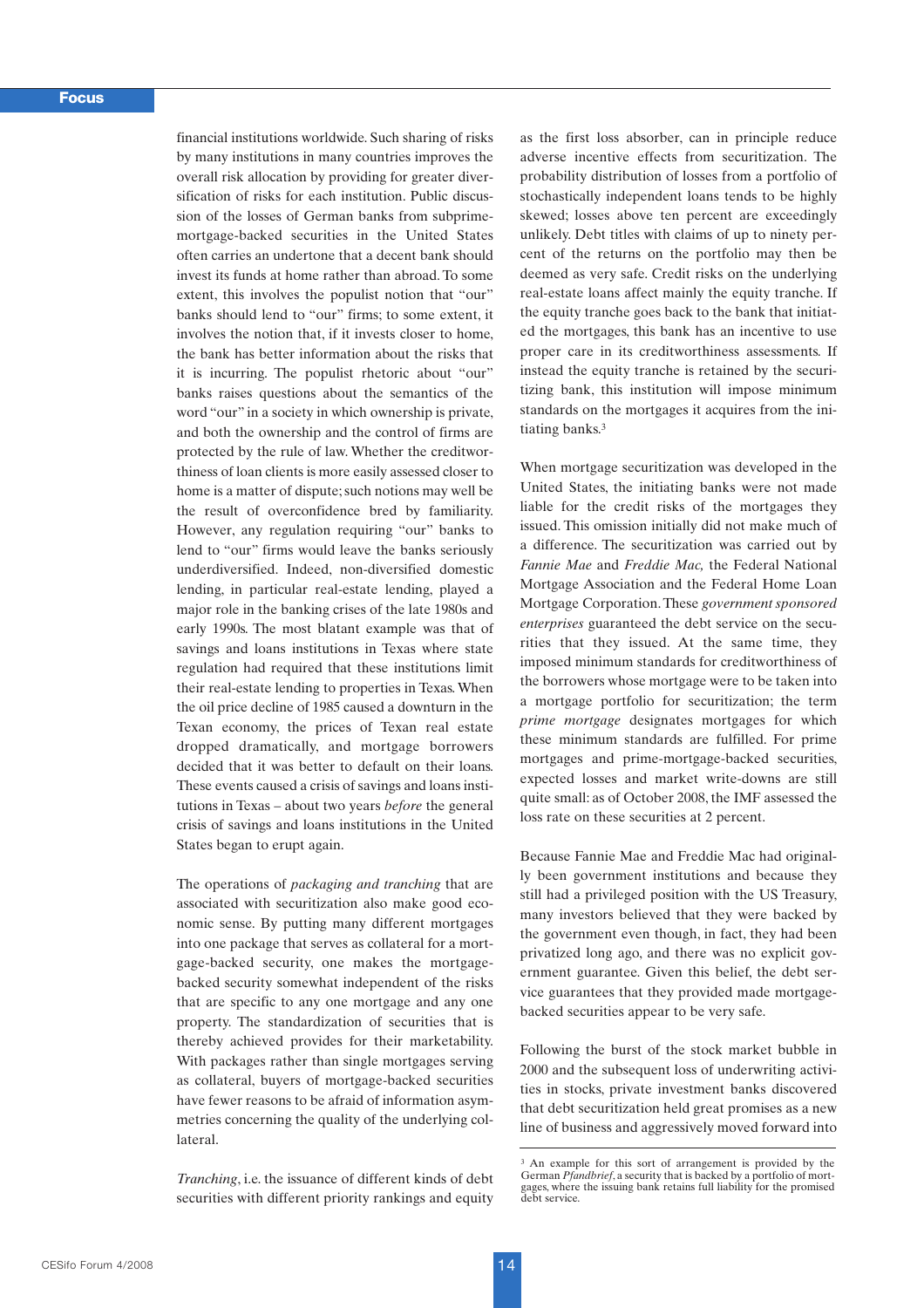this field. Unlike Fannie and Freddie they did *not* provide any debt service guarantees for the mortgage-backed securities that were issued under their auspices, usually through special purpose vehicles that had been created for just this purpose. Moreover, they concentrated on mortgages that did *not* fulfil the quality requirements of Fannie Mae and Freddie Mac, the so-called *subprime* mortgages. In particular, they did not impose lower bounds on down payment rates or upper bounds on debt service to income ratios. Even for consumer credit scores, their standards were below those of Fannie and Freddie.

In these developments, no attention seems to have been paid to the fact that, with the displacement of Fannie and Freddie by the private investment banks and with the expansion mortgage lending and securitization from prime mortgages to subprime mortgages, there was no more check against a deterioration of borrower creditworthiness. The standards used for assessing subprime mortgages were easier to manipulate than the standards for prime mortgages, the private investment banks shunned the sort of liability that Fannie and Freddie had borne, and the initiating mortgage banks never had any liability at all. I suspect that this oversight was partly due to the fact that, by the time the private investment banks entered the field, securitization was seen as an investment banking activity and, cultural differences between investment bankers and loan officers being what they are, investment bankers do not have much of a feeling for credit risk.

## **The emergence of the "subprime" bubble 2003–2006/07**

In 2003 to 2006 the securitization activities of private investment banks' in the area of *subprime mortgages* grew dramatically. By 2006, more than 40 percent of newly granted mortgages belonged to this category, as opposed to 9 percent in 2000; the share of subprime mortgages in the stock of outstanding mortgages had risen from 7 percent in 2000 to 14 percent in 2006. During these years, there was a steady decline in mortgage quality. To some extent, the quality decline concerned observable variables such as down-payment rates or debt service to income ratios. However, econometric studies of delinquencies suggest that the quality decline also concerned unobservable variables; conditional on all observable variables, delinquency rates twelve months after the conclusion of mortgage contracts rose steadily from 2001 to 2006. However, in 2004 and 2005, the

reduction in the quality of the borrowers was concealed because increases in real-estate prices induced significant increases in borrowers' equity shares within a year of the conclusion of the mortgage contract.

After a period of stagnation in the 1990s, real-estate prices in the United States had increased by about 9 percent per year from 1999 to 2003, then by almost 14 percent from 2003 to 2004 and by almost 16 percent from 2004 to 2005. It is probably not a coincidence that the jump in the rate of real-estate appreciation in 2003 occurred at the very time when the private investment banks began to move aggressively into the mortgage securitization business.

It is probably also not a coincidence that this expansion occurred at a time when monetary policy in the United States was very loose and the yield curve was very steep. From 2002 to 2004, interest rates in US money markets were significantly below 2 percent, as opposed to 6 percent in 2000 and 4 percent in 2001. Long-term interest rates had also fallen, but much less than short-term rates: the interest for tenyear Treasuries fell from around 6 percent in 2000 to just over 4 percent in 2003–2005, the mortgage rate for fixed-rate *prime* mortgages fell from around 8 percent 2000 to just under 6 percent p.a. in 2003–2005. The excess of this mortgage rate over the interest rate in the money market thus moved from 200 basis points (2 percentage points) in 2000 to over 400 basis points (4 percentage points) in 2003–2004.

The *risk premium* for fixed-rate *subprime* mortgages had been at 300 base points in 2001 and fell to 100 base points in 2004. This decline in the risk premium for subprime mortgages is all the more remarkable because, as mentioned above, it coincided with a decline in the quality of subprime-mortgage borrowers.4 At the same time, there was no comparable decline in the risk premia for lower-rated corporate bonds.

These observations suggest that the entire development was supply-driven rather than demand-driven. The aggressive move of private investment banks into the business of securitizing subprime mortgages contributed to the lowering of risk premia even without of any general change in risk appetites. Investors in search of high yields were happy to make more and more funds available for housing finance in the subprime segment of the market.These investors did

<sup>4</sup> The number of cases of fraud in connection with new mortgages grew fivefold from 1996 to 2005; in 2003 the growth rate was 77 percent, in 2004 93 percent.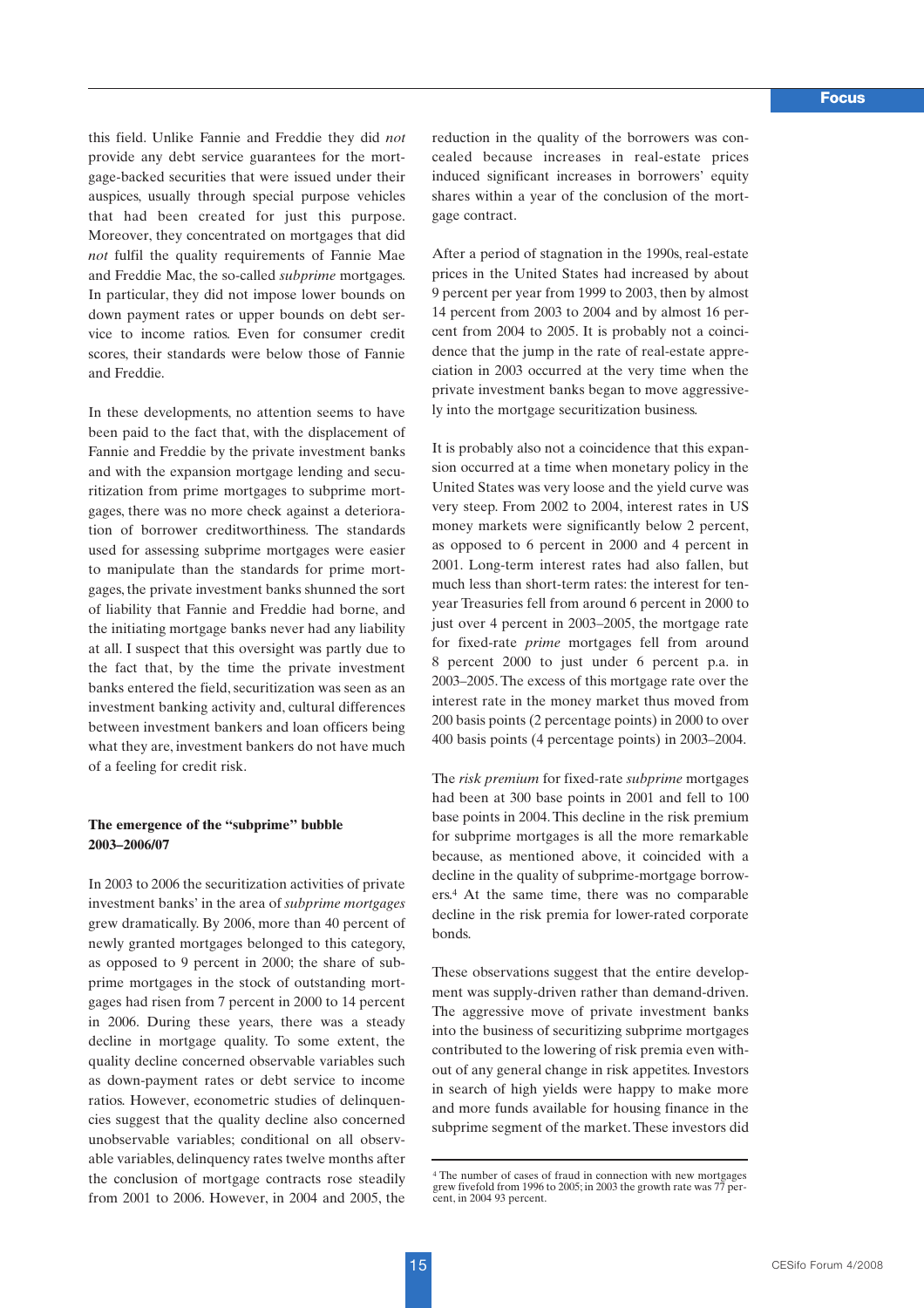not impose any "market discipline", i.e. quality standards that would have forced the securitizing investment banks and the initiating mortgage banks to address the problem of creditworthiness of the final borrowers.

Who were these investors? Three groups are of particular interest:

- Most equity tranches ended up with hedge funds and investment banks that were hungry for high yields, as the phrase went. Little thought seems to have been given to the implications of the marketing of equity tranches on the originating and/or the securitizing institutions' incentives.
- The so-called *mezzanine tranches,* subordinateddebt tranches, were being acquired by investment banks that wanted to use them as collateral in a second round of securitization, creating the socalled MBS CDOs, collateralized debt obligations that were backed by mortgage-backed securities. In this second round of securitization, debt securities with different priority rankings and equity as a first loss absorber would be issued against a portfolio of (mezzanine) mortgage-backed securities. One purpose of this operation was to obtain additional funds even for subordinated-debt tranches of mortgage-backed securities: if the credit risks in, say a portfolio of BBB-rated mezzanine securities were deemed to be sufficiently independent, the "super-senior tranche", i.e. the debt with the highest priority ranking against this portfolio, might be given a AAA rating and might thereby be eligible for inclusion in the portfolios of institutional investors, like certain insurers, that were required to invest only in AAA-rated securities. European banks, whose access to the initiating mortgage banks was worse than that of their American counterparts, were particularly active in this second round of securitization, which they saw as an opportunity to get a share of the action.
- Many of the securities that were produced by the different rounds of securitization were acquired by special entities, the so-called *conduits and structured investment vehicles* (SIVs), which banks in Europe as well as the United States were using to acquire and hold such securities without having to back them up with equity capital. These special entities had virtually no equity capital of their own. Moreover, they financed themselves by issuing asset-backed commercial paper, debt securities with maturities of one year or less.

To me as an outside observer, it is remarkable that the different participants seem to have been entirely focussed on yields, apparently without paying much attention to risks. Questions about incentives and liabilities in origination and securitization did not receive much attention. The rating agencies' assessments of the different securities were not questioned. Indeed, there seems to have been no concern that ratings of AAA on different securities must mean different things if the interest rates on these securities differed by fifty or so basis points.

The assessments of mortgage-backed securities by the rating agencies seem to have been fundamentally flawed. The agencies seem to have assumed that problems of borrower creditworthiness would be defused by continued increases in real-estate prices – partly because such increases would raise the borrowers' stakes in their properties and partly because they would improve the protection that the properties serving as collateral were providing to lenders. In assuming that real-estate prices would continue to rise, they failed to see that some of the reasons for the increases that had occurred, in particular the lowering of interest rates from 2000 to 2003 and the inflow of funds into these markets that was due to the development of subprime-mortgage securitization, were one-time changes that would not be repeated, and that, therefore, an extrapolation from past and current real-estate price increases into the future was unjustified.

The agencies also seem to have neglected the *correlations* of credit risks that were caused by the dependence of all mortgage contracts on common factors such as changes in market rate of interest and changes in real-estate prices. Neglect of correlations is the only reason I can see for why, in the assessment of MBS CDOs, they would have given an AAA rating to the super-senior tranche on a package of BBB-rated mezzanine securities. However, correlations came into play when interest rates again began to rise and real-estate prices began to fall.

#### **Systemic risks in the crisis**

Beginning in 2005, US monetary policy became more restrictive, with some caution at first and then very strongly, so that interest rates in US money markets moved back to around 5 percent in 2006 and 2007. Real-estate prices continued to rise from 2005 to 2006, albeit at a slower rate of 7.5 percent; in the summer of 2006, they began to fall, first slowly, at 3.6 percent from 2006 to 2007 and then at 15.3 percent from the summer of 2007 to the summer of 2008.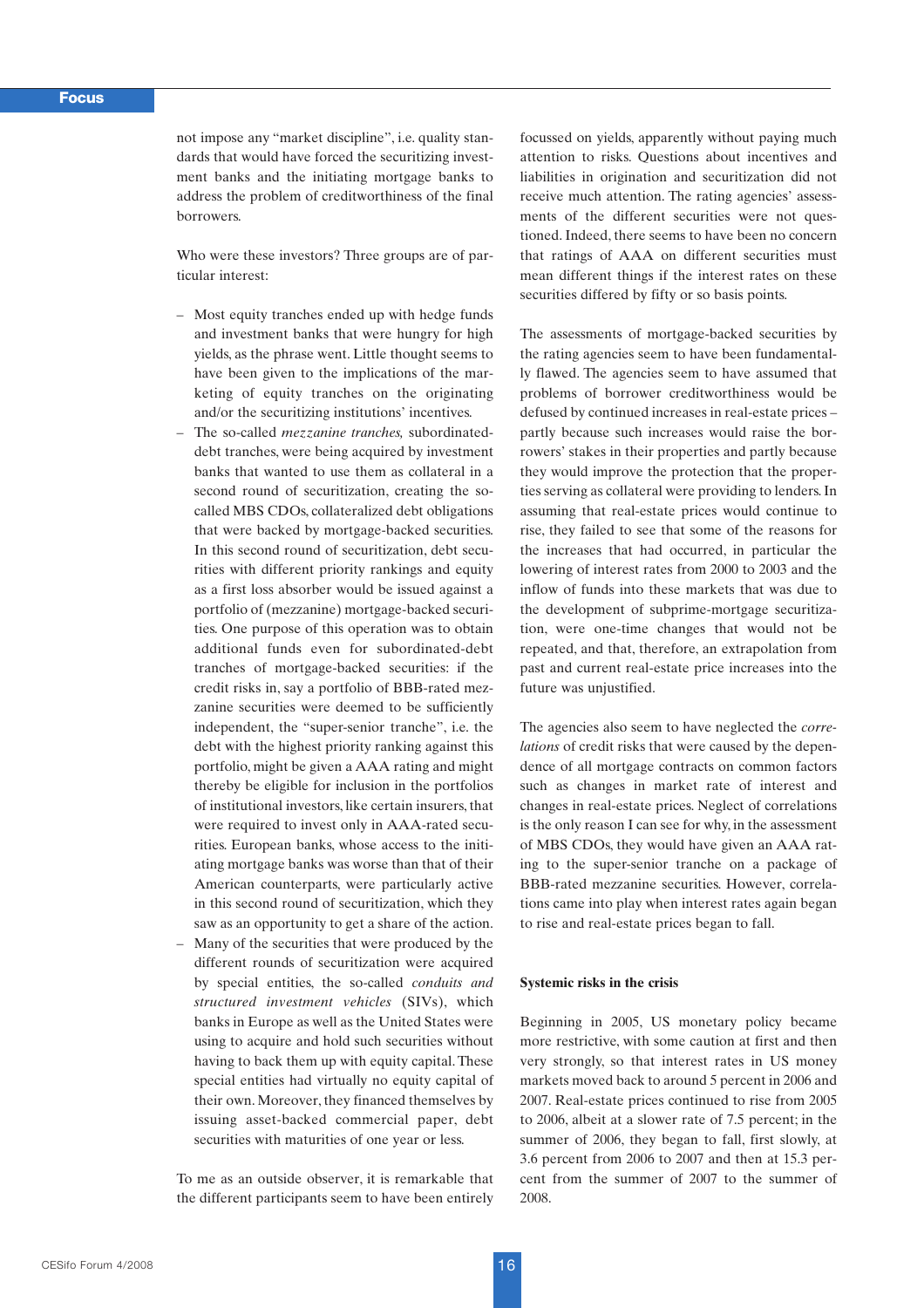When real-estate prices began to fall, delinquency rates increased dramatically. The impending difficulties in subprime mortgages and mortgage-backed securities were quickly recognized, but, prior to August 2007, hardly anybody appreciated the implications for the overall financial system. In April 2007, the Global Financial Stability Report of the International Monetary Fund provided a detailed description of the crisis in subprime-mortgages and subprime-mortgage-backed securities, but ended with an assessment that the crisis was unlikely to spread to other parts of the financial system. In June 2007, the Annual Report of the Bank for International Settlements provided a similar assessment.

In August 2007, however, the crisis of subprime mortgages and subprime mortgage-backed securities did turn into an international financial crisis. The triggering event was the downgrading of a large set of mortgage-backed securities by the rating agencies, some of them by three grades at once, something that was almost unheard of for corporate bonds. This downgrading had an immediate impact on the market prices of these securities. Even more importantly, it made market participants wake up to the fact that these securities were much less safe than had been thought to be, not just in terms of the underlying credit risk but also in terms of market risk associated with the downgrading and the system's reaction to this downgrading.

This first surprise was almost immediately followed by a second surprise. Lagging debt service on certain mortgage-backed securities and declines in these securities' prices after the downgrades caused losses at institutions holding them. For some of these institutions, these losses caused problems for solvency and for refinancing. Hardest hit were a few hedge funds and various special entities, the *conduits* and *structured investment vehicles* (SIVs), which European and American banks had used as instruments for investing in mortgage-backed securities without increasing the amount of capital that they had to hold in order to meet regulatory requirements. These entities had practically no equity capital; they invested in assetbacked securities and refinanced themselves by issuing commercial paper. Given the lack of equity capital, the initial declines in the prices of mortgagebacked securities wiped out their solvency and took away their access to the commercial paper market. Pledges of liquidity provision in case of need that they had previously been given by the sponsoring banks were then called in. However, not all of these pledges were honoured, some of them were insufficient to entirely refinance the conduit or SIV in question, and,

given the losses that had already occurred, some of these pledges exceeded the sponsoring banks' own capacities to absorb losses. For Industriekreditbank and Sächsische Landesbank, for instance, liquidity commitments to conduits amounted to more than four times and ten times the bank's equity!

Whereas the existence and use of conduits and SIVs had always been known, hardly anybody appreciated the scope of their activities. *Ex post,* their holdings of asset-backed securities have been estimated at 1 trillion dollars as of July 2007, almost equal to the total outstanding volume of securitized subprime mortgages (1.1 trillion dollars), over 17 percent of the volume of all securitized residential mortgages in the United States. The information that such a large part of the outstanding volume of mortgage-backed securities had been financed by issuing short-term commercial paper and that this refinancing mode was no longer available came as a second surprise. This second surprise very much magnified the impact of the first surprise, the drastic downgrading of mortgagebacked securities by the rating agencies. Either surprise on its own would have required a significant adjustment of market prices. Coming together, their consequences were all the more dramatic.

The surprises that had just been experienced contributed to an atmosphere of mutual mistrust. The solvency problems of conduits and SIVs and of the banks that had sponsored these institutions raised the question of who else might be involved. As a result of such mistrust, interbank lending was much reduced; indeed, since August 2007, there have been recurrent instances when interbank markets stopped operating altogether, and central banks were the only institutions providing liquidity.

Given this mistrust of investors, institutions like investment banks and money market funds that had been used to refinancing themselves by short-term securities now had to make provisions for the event that their financiers might cease funding them. Money market funds did so by moving out of commercial paper and into government securities, from cash to short-term Treasuries; investment banks also tried to shift from less liquid to more liquid assets. This left little room for buying mortgage-backed securities, even though the prices of these securities might have dropped much more than the discounted present values of expected debt service on the underlying mortgages.

Given this atmosphere of apprehensiveness and mistrust, in response to the twin surprises of August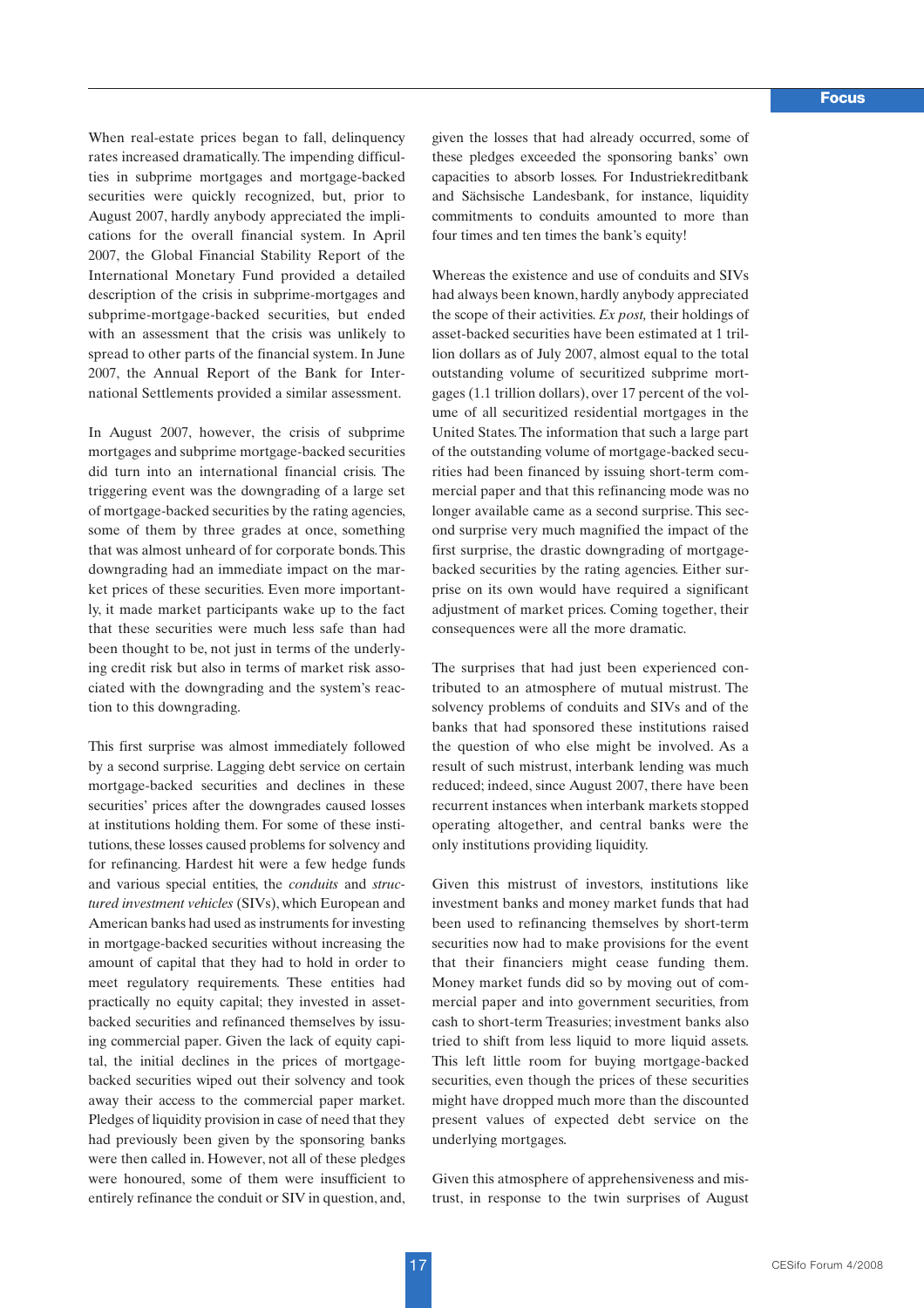$2007<sup>5</sup>$  the international financial system has inexorably moved in a downward spiral.At times, the spiral has been slowed down by central banks providing liquidity to the system. However, as long as the issue of solvency of participating institutions was not addressed – and the downward spiral itself went on exacerbating this issue, there was no prospect of the spiral ending. The subsidies and guarantees that governments in the United States and Europe have provided after the fiasco created by the insolvency of Lehman Brothers may provide such a prospect – *if* these guarantees are indeed sufficient to eliminate doubts about financial institutions.

The downward dynamics have been driven by the interplay of following factors:

*Market Malfunctioning:* The prices of many assetbacked securities have gone down much more than expectations of future debt service or foreclosure proceeds would seem to warrant. This explains the discrepancy, mentioned in the introduction, between the estimated losses of 500 billion dollars on these securities and the losses that would be anticipated on the basis of actual developments in real-estate markets. There are few buyers for these securities; some markets have become inactive altogether. Even where markets have remained active, following the twin surprises of August 2007, maturity premia and risk premia have risen and prices have declined dramatically. The lack of buyers is due partly to investors feeling too weak to take on new commitments, partly to their expecting the price declines to continue, and partly to their being afraid of adverse selection. Akerlof's "lemons" problem, whereby, in the presence of asymmetric information about quality, the average quality that is put up for sale is worse than the average quality outstanding, is relevant for used securities as well as used cars.

*Accounting Rules:* Many financial institutions have treated asset-backed securities as market risks, rather than credit risks, because this allows them to determine capital requirements on the basis of their own internal models. For these risks, they must follow the principle of *mark-to-market* or *fair value accounting.* Under this principle, declines in market values must immediately enter the banks' financial statements. In cases where markets have ceased to function, the financial statements are based on estimates of what the market prices would be if the markets did function. This accounting regime is very different from traditional accounting for assets in the banks' credit books. If the bank declared that it was going to hold these assets until maturity, it could disregard fluctuations in market values. Write-downs would be determined by doubts about future debt service rather than market prices. To the extent that market prices are deemed to provide measures of value that are more "objective", less at the discretion of the banker, this difference may be seen as an advantage of fair value accounting over traditional accounting for credit risks.6 However, if market prices are driven by panic and fears of a liquidity shortage, fair value accounting may be providing the bank with the wrong signals on which to base its strategy.

*Insufficiency of "free" equity capital:* In their quest for high rates of return on equity, many banking institutions had greatly expanded their operations relative to their equity base. They had little or no equity in excess of regulatory requirements. Fair value accounting and regulatory requirements being what they are, losses from declines in the market prices of assets required the banks to react immediately, either by recapitalizing or by "deleveraging", i.e. by selling assets. By deleveraging, they put additional pressure on asset markets and on other institutions that were faced with further price declines.

*Insufficiency of regulatory capital:* Banks were also economizing on regulatory capital. Using the modelbased approach to determine regulatory capital for market risks, some of the most sophisticated institutions had managed to reduce their equity to a small fraction of the balance sheet, in the case of UBS somewhere between 2 and 3 percent. At such low levels, it doesn't take much of an asset price decline to raise doubts about solvency. Even if solvency is not of an issue, deleveraging needs are likely to by quite drastic.

It is important to appreciate the role of capital adequacy requirements in the downward spiral. Whereas past studies had discussed pro-cyclical effects of capital regulation in terms of macroeco-

<sup>5</sup> I am treating the breakdown of maturity transformation by conduits and SIVs as an "independent" surprise. While this breakdown was triggered by the downgrades of subprime-mortgage-backed securities, financing structures of these institutions were so unhealthy that some other shock, e.g. a general increase in interest rates, would have had the same effect.

<sup>6</sup> Thus, for a long time in the nineties, Japanese banks did not write down their loan portfolios even when it was clear that many of the loans in these portfolios were bad; this failure to acknowledge losses delayed the cleanup of the crisis and thus contributed to the prolonged recession in Japan. In the early eighties, US savings and loans institutions kept long-term, fixed-interest mortgages at face value in their books, even though, at the double-digit market rates of interest, the discounted present values of debt service on these mortgages were much lower. Thereby they concealed the fact that they were technically insolvent and gave themselves the opportu-nity to "gamble for resurrection", with the consequence that the cleanup after 1990 was much costlier than a cleanup in 1981 would have been.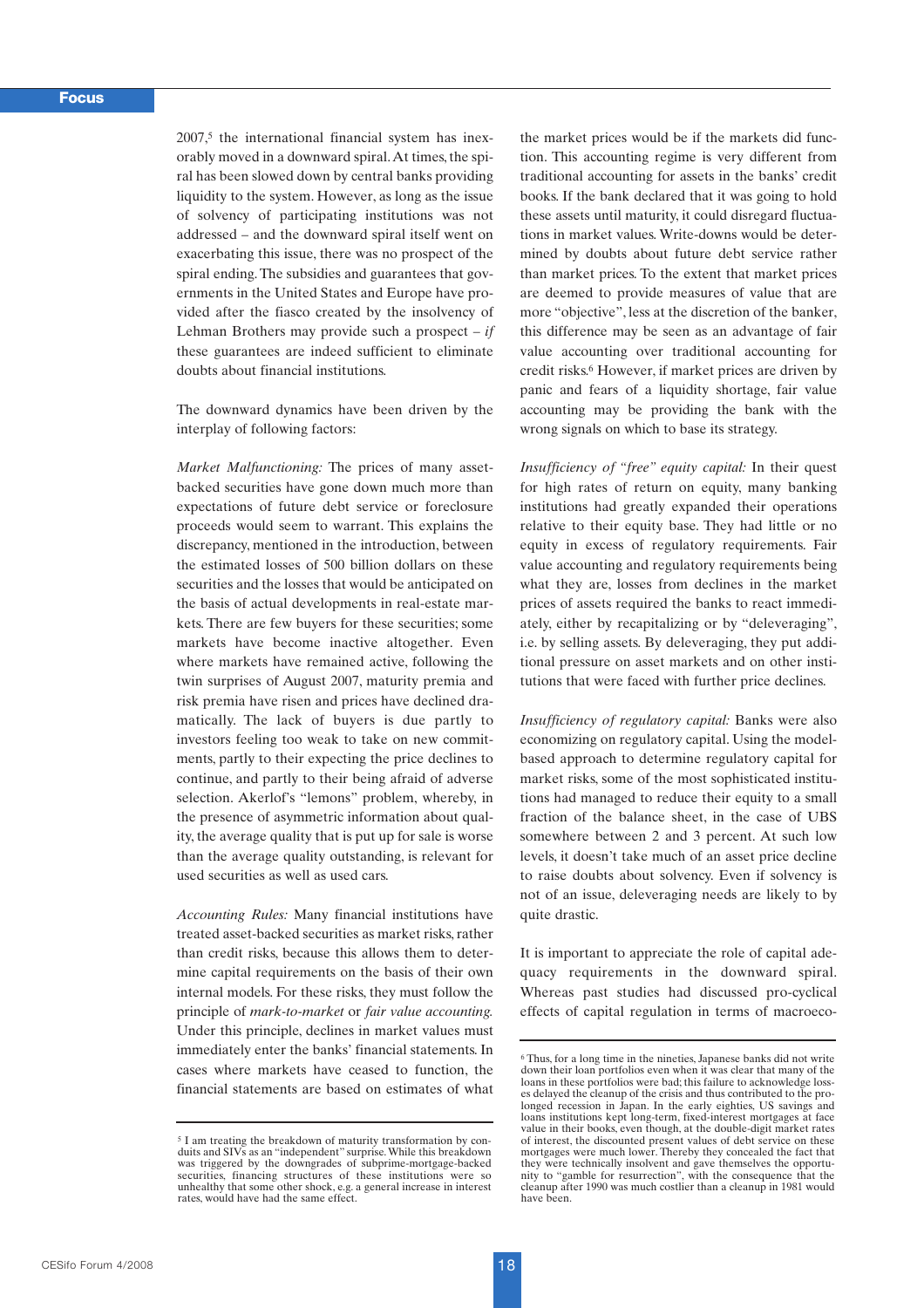nomic *flows* of aggregate demand, corporate revenues, corporate borrowers' debt service, bank profits, new loans and aggregate corporate investment, in this crisis, we have seen pro-cyclical effects of capital regulation on *stocks* of assets and liabilities in the bank balance sheets. Asset prices declines that induce write-downs automatically eat into the banks' capital. Under a mechanical regime of capital adequacy regulation, the bank is forced to sell asset, possibly even to realize book losses that are not matched by losses in the present values of future returns on the securities in question.The bank's asset sales induce further declines in asset prices and put additional pressure on other banks.

Financial developments since August 2007 have been driven by the interplay of price declines in malfunctioning markets, fair-value accounting, capital requirements, and deleveraging. At times, the downward movement has accelerated, sometimes because individual banks ran into trouble, sometimes because, once again, interbank markets broke down. On these occasions, liquidity assistance from central banks, to individual institutions or to the market as a whole, has brought some relief, but was unable to stop the downward movement as such. Whenever market participants and the media proclaimed that the worst of the crisis was over, the next problem would appear on the horizon.

At last, the insolvency of Lehman Brothers had such repercussions for other institutions (AIG) and for asset markets worldwide that governments in the United States and Europe and, ultimately, the taxpayers have become involved.We can only hope that this government involvement will suffice to stop the downward spiral and to help rebuild confidence among the actors in the financial system. This is by no means certain, however.

In the introduction, I asked why the losses from subprime-mortgage lending have disrupted the entire financial system worldwide. The answer to this question lies in the interconnectedness of the system and in the interplay of the factors that I have described. Because of these systemic interactions, the twin surprises of August 2007 induced a gradual implosion of markets, prices and institutions that even the central banks' interventions could not bring to a stop.

### **Whose fault was it?**

In assessing these developments, it is important to distinguish between individual misbehaviour and faulty system design*. Individual misbehaviour* involves choices that end up harming the individual or institution that have taken them. By this, I do not mean choices that turned out badly *ex post* because of bad luck, but choices whose flaws should have been obvious *ex ante. Faulty system design* involves institutional arrangements and regulatory rules that lead to undesirable results, for the institutions that are involved or even the financial system as a whole, when individuals pursuing their own interests are subjected to these arrangements and rules.The question of who was responsible arises for flaws in system design as for individual misbehaviour, but it arises at another level, the level of regulatory design rather than any specific actions.

By this logic, the insufficiency of creditworthiness assessments by originating banks in subprime lending would be deemed to be a matter of faulty system design rather than individual misbehaviour. Because the originate-and-distribute system of mortgage securitization had been designed so that the originating banks had no liability, these banks had no reason to spend more than a minimum of resources on creditworthiness assessments. The fact that they had no liability, however, was an instance of faulty system design.

As the genesis and the evolution of the crisis have been described above, the following instances of *misbehaviour* seem to have played a role:

- Investment bankers focussing on growth and market shares in securitization ignored risks. To be sure, once they sold the securities they would no longer be liable. However, in the crisis, the losses just from "warehousing" securities in the process of securitization turned out to be enormous.
- All sorts of investors, individuals, private universities, foundations, German public banks, American and Swiss investment banks were so much concerned about yields that they neglected the associated risks and failed to ask why a mortgagebacked security with a rating of AAA was paying more interest than a corporate bond with the same rating.
- These investors also failed to think through the implications of liability rules for incentives in origination and securitization.
- Risk control and risk management in the large investment banks that were involved in securitization and/or holding mortgage-backed securities failed to provide comprehensive analyses of their institutions' risk exposures from these securities,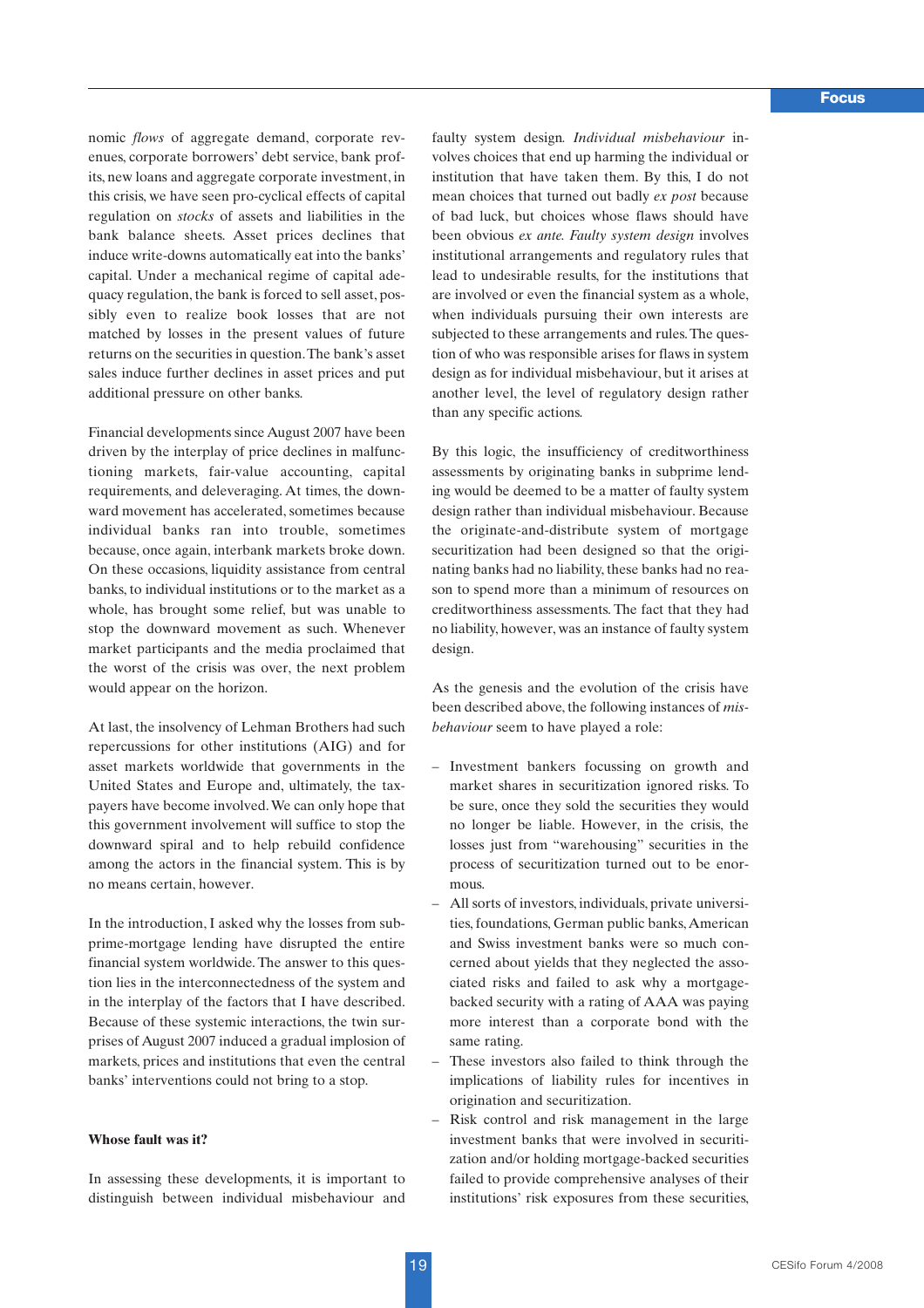taking into account the joint dependence of securitization as a business and of the returns on securities held on the movements of residential realestate prices in the United States and on the factors that were driving these movements.

- To the extent that credit risks were hedged, risk control and risk management did not pay attention to the possibility that, because these risks were highly correlated, their counterparties, monoline insurers or institutions like AIG, might go under at the very time when they would be called upon to substitute for the defaulting borrowers.
- The *rating agencies* also failed to develop an adequate, comprehensive and timely understanding of the relevant risks and the correlations between these risks taking into account their joint dependence on movements in underlying factors.
- *Conduits* and *SIVs* were engaging in excessive maturity transformation. Not having any equity worth mentioning, investing in long-term assets, and refinancing through the money market would be a sure recipe for disaster even if the long-term assets were not subject to credit risk but "only" to interest rate risk. The risks of such maturity transformation should have been known to any professional banker.
- By the same token, the risks that the pledges of liquidity assistance to *conduits* and *SIVs* imposed on the sponsoring banks should have been obvious to any professional banker. As an outsider, I suspect that these pledges were not compatible with large-exposure regulation limiting lending to any one client. Perhaps, the public prosecutors should take a closer look at this.
- Finally, mention must be made of the looseness of monetary policy in the years 2002 to 2004. The low money market rates and steep yield curves that the United States had in these years made borrowing short to lend long appear to be very attractive and contributed to the push of US investment banks into the business of securitizing subprime mortgages. The Federal Reserve Bank should have known that this constellation was bound to make the financial system vulnerable, so that a reversal of monetary policy would be difficult to achieve without endangering financial institutions. After all, this is what happened when the liquidity flush of 1988 was followed by the restrictiveness of 1989 and when the expansionary policy of the years after 1990 was ended in 1994.

The following *flaws in system design* were also important:

- The decline in the quality of subprime mortgages was at least partly caused by a lack of incentives for originating mortgage banks to spend resources on creditworthiness assessments. Incentives were missing because (i) the originating banks did not carry any liability and (ii) the securitizing private investment banks – unlike Fannie Mae and Freddie Mac – did not impose strong quality standards of their own.
- The failure of the securitizing private investment banks to impose strong quality standards of their own was due to their not being liable either – unlike Fannie Mae and Freddie Mac. Their failure to provide guarantees was possible because hedge funds were willing to buy up equity tranches – presumably satisfying the demands of final investors hungry for yields.
- The failure of the securitizing investment banks to impose strong quality standards was also supported by the willingness of other investment banks to buy up mezzanine securities for a second round of securitization (MBS CDOs). Apparently, these other investment banks cared more about market shares in the securitization business than about the credit risks in mezzanine securities. Incentives for investment banks in the second round of securitization to impose quality standards were just as deficient as for investment banks in the first round of securitization. For the economist, it is not evident that the second and higher rounds of securitization served any useful purpose – except of course, to get additional AAA ratings so as to attract additional investors that were required by regulation to invest only in AAA-rated securities.
- The absence of any regulation or supervision for *conduits* and *SIVs* and for their relations with the sponsoring banks implied that the extent of maturity transformation by these institutions was by and large unknown. When this became known in August 2007, it contributed greatly to the shock, perhaps even more than the unexpectedly large downgrading of the subprime-mortgage-backed securities as such.
- Private-sector banks had significant governance problems. Internally, they were unable to subject their investment bankers to effective risk control. Externally, in relations with shareholders, analysts, and the media, the mechanisms that support "market discipline" in order to enhance "shareholder value" were biased towards yields with little concern for risk. When Deutsche Bank was claiming that a 25 percent rate of return on equity was the *benchmark* for modern banking institutions, it raised protests among labour unions